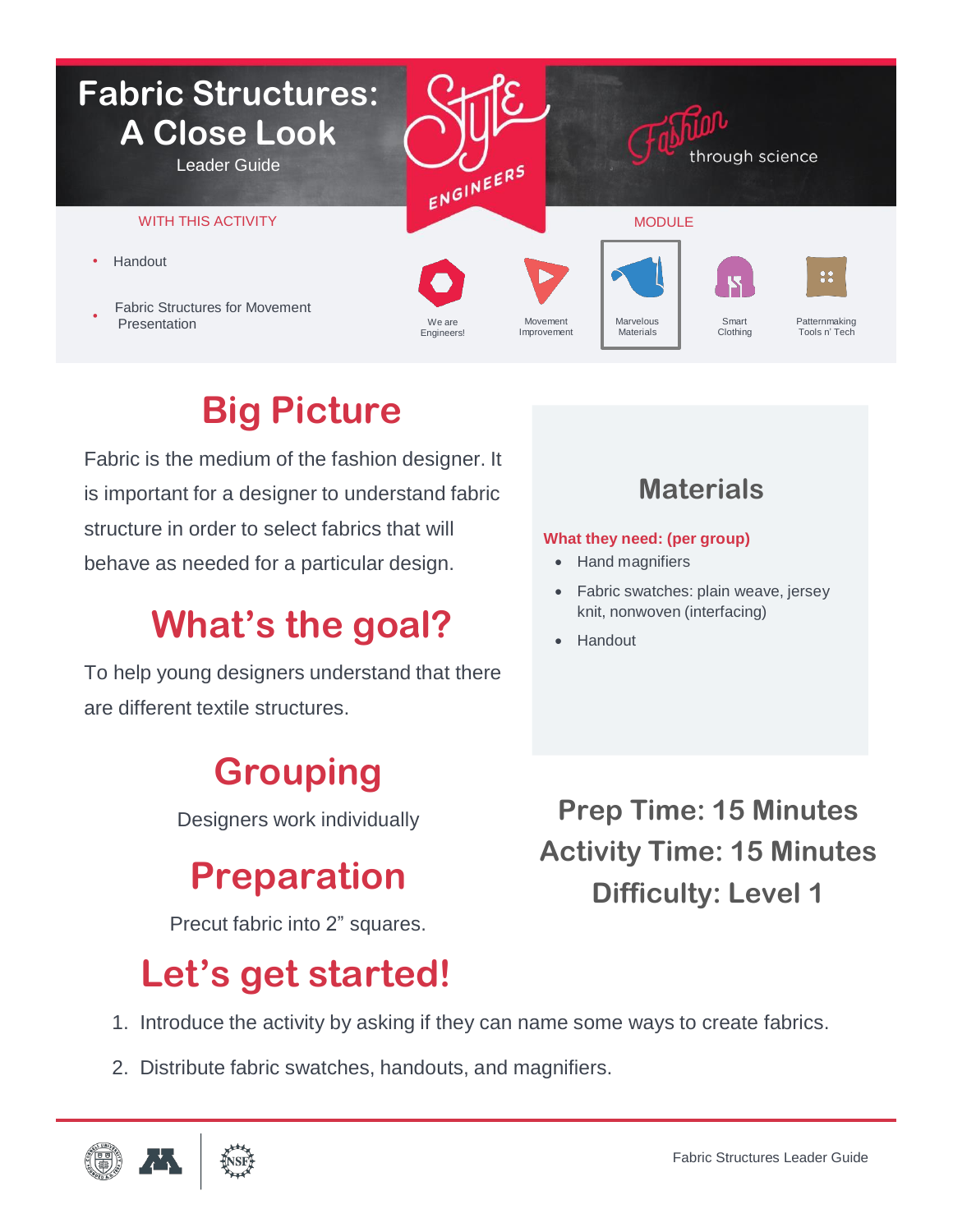3. Have the young designers examine each of the three fabric swatches using the magnifier and record observations on the handout.

### **Discussion**

- 1. Show the Presentation (PowerPoint), and have designers try stretching their swatches in different directions. Hold the swatches up to a light to see where light shines through.
	- **ASK:** Which fabric is the woven? What kind of clothing is usually made of woven fabric? What do you think makes woven fabric best for these uses?
	- **ASK:** Which fabric is the knit? What kind of clothing is usually made of knit fabric? Why would you choose knit fabric for these uses?
	- **ASK:** Which fabric is the non-woven? Where have you seen non-wovens used for clothing? Why would you use non-woven for clothing?

# **Handout Answers**



**KNIT WOVEN NON- WOVEN**

Which fabric structure looks like loops? **Knit**

Which fabric structure looks different vertically and horizontally? **Knit**

Which fabric structure has interlacing at right angles? **Woven**

Which fabric structure looks the same in any direction? **Non-woven**

Which fabric is made of individual fibers instead of twisted yarns? **Non-woven**